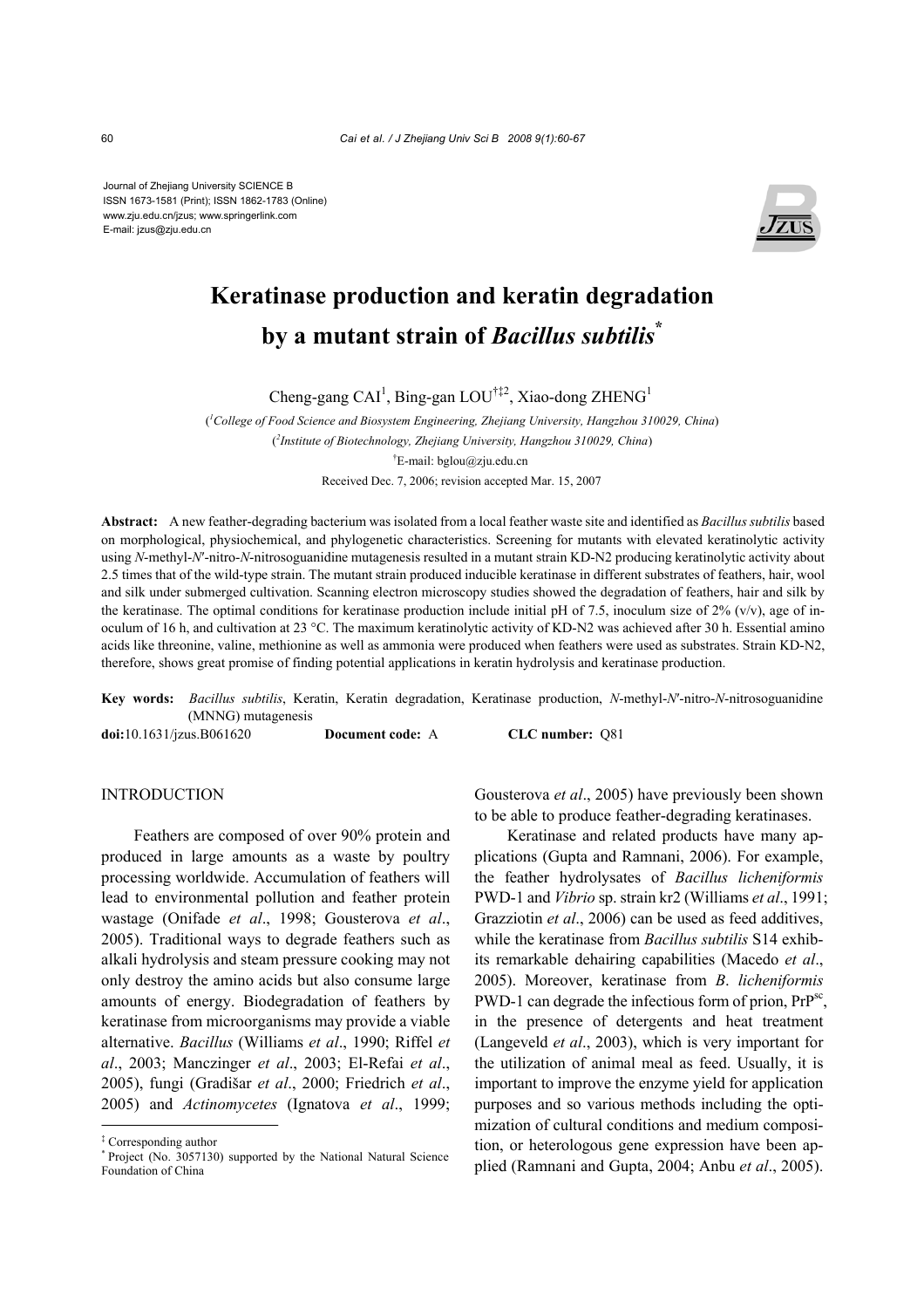Given the effectiveness of traditional mutagenesis approach for isolating mutants that produce improved yields of various microbial enzymes such as lipase and *α*-galactosidase (Tan *et al*., 2003; Wang *et al*., 2004), it is conceivable that a similar strategy may be successfully applied to improve the ability of keratinase-producing strains for the production of this important enzyme.

Almost all keratinases are inducible and different keratin-containing materials such as feathers, hair and wool can be used as substrates for keratinase production (Gupta and Ramnani, 2006). Feather was the mostly utilized substrate, while human hair was rarely utilized, especially by *Bacillus* sp. Another keratin-containing materials, silk as well as feathers and hair, are largely produced in China and these may also be potential substrates for keratinase production.

The aim of this study was to identify a newly isolated feather-degrading bacterium strain, to characterize keratinase production and keratin degradation in feathers, hair and silk by a *N*-methyl-*N*′-nitro-*N*-nitrosoguanidine (MNNG) mutagenesis strain with improved keratinolytic activity, and to optimize the conditions for keratinase production in feather substrates.

# MATERIALS AND METHODS

## **Culture media**

The basic medium used for isolation and fermentation of the feather-degrading microorganisms contained the following constituents  $(g/L)$ : NaCl  $(0.5)$ ,  $KH_2PO_4$  (0.7),  $K_2HPO_4$  (1.4),  $MgSO_4$  (0.1) and feathers (10), pH 7.2. Cultivation was done using 500 ml Erlenmeyer flasks containing 100 ml medium. Feather agar medium containing the basic medium and 20 g/L of agar was used for screening the microorganisms in plates. For the medium used for screening mutants, 10 g casein was used instead of feathers. Luria-Bertani (LB) medium (peptone 1% (w/v), yeast extract  $0.3\%$  (w/v), NaCl  $0.5\%$  (w/v), pH 7.2) was used for inoculum preparation and isolate maintenance.

#### **Isolation of keratinolytic microorganisms**

Rotted feather samples and soil were collected from a local poultry plant. The samples were shaken in 0.85% (w/v) NaCl solution for 30 min, and 100  $\mu$ l of the suspension was plated on feather agar plates, followed by cultivation at 37 °C for 48 h. Well-grown single colonies were isolated and purified by streak-plating onto new feather agar plates. The largest single colony on the plate was isolated and inoculated into feather medium-containing flasks and shaken at 37 °C for 3 d. The feathers in flasks were degraded intensively by the purified isolate, designated as KD-1 and maintained on LB slants at 4 °C for further work.

# **Mutagenesis and screening**

Strain KD-1 was cultivated in LB medium at 37 °C for 20 h, followed by centrifuging 10 ml of the cells at 1450×g for 15 min. The cell pellet was diluted in 0.1 mol/L sterile phosphate buffer (pH 7.2) and adjusted to a concentration of  $10^6$  CFU/ml; then 1 ml of the cell suspension was incubated with 1 ml 1 mg/ml MNNG solution (in phosphate buffer, pH 7.2) at 30 °C for different periods of time (10~60 min, with 10 min increments). Finally the reactions were stopped, 100 µl serially diluted aliquots were plated on casein plates and cultivated at 37 °C for 48 h. For determination of the keratinolytic activity of the wild-type and two mutants, flask cultivation was carried out at 37 °C and 200 r/min for 30 h.

#### **Taxonomical studies**

Morphological studies were conducted using light and electron microscopy (XL30-ESEM environment scanning electron microscopy, Philips, the Netherlands), characteristics of the isolate were compared with data from *Bergey's Manual of Systematic Bacteriology* (Liu, 1984).

Carbohydrate metabolism tests were performed by the API 50 strips (bioMérieux, Lyon, France) and the resultant emerging biochemical profiles were identified by the APILAB software version ATB278c, 2000 (bioMérieux, Lyon, France).

Genomic DNA from the strain KD-1 was isolated as described by Sambrook *et al*.(1989). The 16S rDNA gene was amplified by PCR using primers 5′- GCG TGC CTA ATA CAT GCA AG-3′ and 5′-AAG GTT ACC TCA CCG ACT TC-3′ designed from the conserved sequences of *B*. *subtilis* strains. The amplified PCR product of 1360 bp was sequenced and submitted to GenBank (Acession No. DQ504376).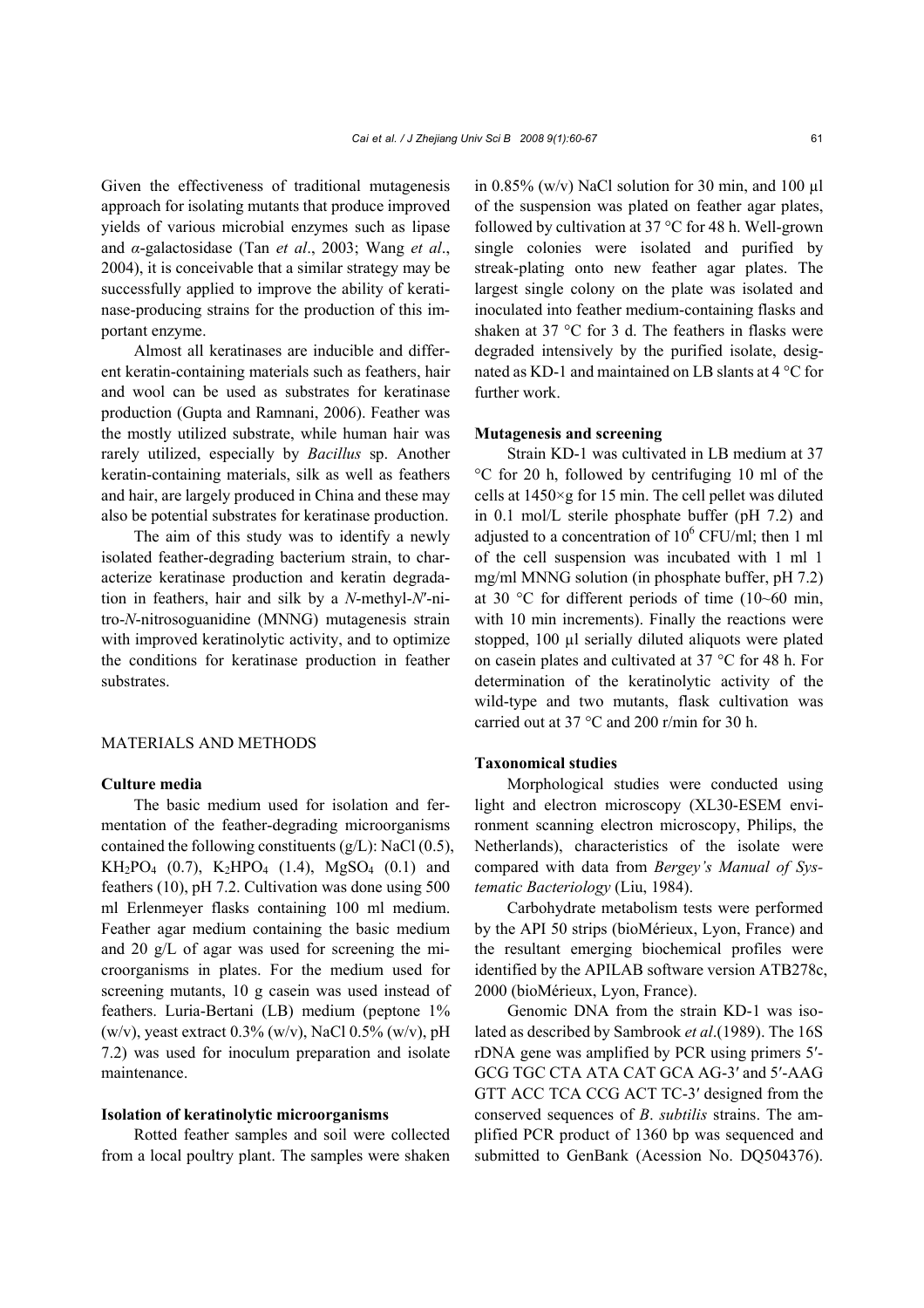BLAST algorithm was used to search for homologous sequences in GenBank. The 16S rDNA sequences were aligned using the ClustalX program (Thompson *et al*., 1997) and the phylogenetic tree was booted by the MEGA3 software (Kumar *et al*., 2004).

#### **Effects of substrates on keratinase production**

One gram of skim milk powder, casein, hair, peptone, wool and silk as well as 0.1, 0.5, 1.0, 1.5 and 2.0 g feathers were used as sole sources of carbon and nitrogen source for keratinase production. Cultivation was performed at 200 r/min and 37 °C for 24 h except for hair, wool or silk, where the cultivation time was extended to 72 h.

# **Effects of cultural conditions on keratinase production and residual hydrolysates**

For optimization, production of keratinase by KD-N2 was studied using 1 g feather substrate under the following conditions: initial pH  $6.5 \sim 8.5$  with increments of 0.5 unit, temperatures 18~42 °C with increments of 4 or 5 °C, inoculum size  $2\% \sim 10\%$  (v/v) of cell density  $10^7$  CFU/ml, age of inoculum 12 to 24 h with increments of 4 h. Five-hundred millilitres Erlenmeyer flasks containing 100 ml culture medium were incubated at 28 °C and 200 r/min for 24 h. The residual hydrolysates were removed by centrifugation at 1450×g for 30 min and dried for their determination. The cell free supernatant was analyzed for keratinase activity.

# **Preparation of keratin solution**

Keratinolytic activity was measured with soluble keratin (0.5%, w/v) as substrate. Soluble keratin was prepared from white chicken feathers by the method of Wawrzkiewicz *et al*.(1987). Native chicken feathers (10 g) in 500 ml of dimethyl sulfoxide were heated in a reflux condenser at 100 °C for 2 h. Soluble keratin was then precipitated by addition of cold acetone (1 L) at −70 °C for 2 h, followed by centrifugation at  $10000\times g$  for 10 min. The resulting precipitate was washed twice with distilled water and dried at 40 °C in a vacuum dryer. One gram of quantified precipitate was dissolved in 20 ml of 0.05 mol/L NaOH. The pH was adjusted to 8.0 with 0.1 mol/L Tris and 0.1 mol/L HCl and the solution was diluted to 200 ml with 0.05 mol/L Tris-HCl buffer (pH 8.0).

#### **Keratinolytic activity determination**

The keratinolytic activity was assayed as follows: 1.0 ml of crude enzyme properly diluted in Tris-HCl buffer (0.05 mol/L, pH 8.0) was incubated with 1 ml keratin solution at 50  $^{\circ}$ C in a water bath for 10 min, and the reaction was stopped by adding 2.0 ml 0.4 mol/L trichloroacetic acid (TCA). After centrifugation at  $1450 \times g$  for 30 min, the absorbance of the supernatant was determined at 280 nm (UV-2102, UNICO Shanghai Corp., China) against a control. The control was prepared by incubating the enzyme solution with 2.0 ml TCA without the addition of keratin solution.

One unit (U/ml) of keratinolytic activity was defined as an increase of corrected absorbance of 280 nm (*A*280) (Gradišar *et al*., 2005) with the control for 0.01 per minute under the conditions described above and calculated by the following equation:

$$
U=4 \times n \times A_{280}/(0.01 \times 10), \tag{1}
$$

where  $n$  is the dilution rate; 4 is the final reaction volume (ml); 10 is the incubation time (min).

## **Electron microscopy**

To characterize the degradation of keratin-containing substrates, culture broths containing feathers, hair and silk were filtered and washed twice by distilled water. The substrates were then dried with a Hitachi HCP-2 critical point dryer and plated with Eiko IB-5 ion coater. The specimens were then observed with XL30-ESEM environment scanning electron microscopy.

#### **Amino acids analysis**

Amino acids analysis was performed on an amino acid analyzer L-8800 (Hitachi) after hydrolysis of the sample of cell free culture in 6 mol/L HCl for 24 h at 110 °C.

# **Determination of residual hydrolysates**

The residual hydrolysates were composed of cells and undigested feathers. After cultivation, cultures containing the residual hydrolysates were centrifuged (1450×g), and filtered through Xinhua filter paper, and then dried to a constant weight  $(W_2)$ , sum of the residual hydrolysates and filter paper). The weight of the residual hydrolysates was determined by sub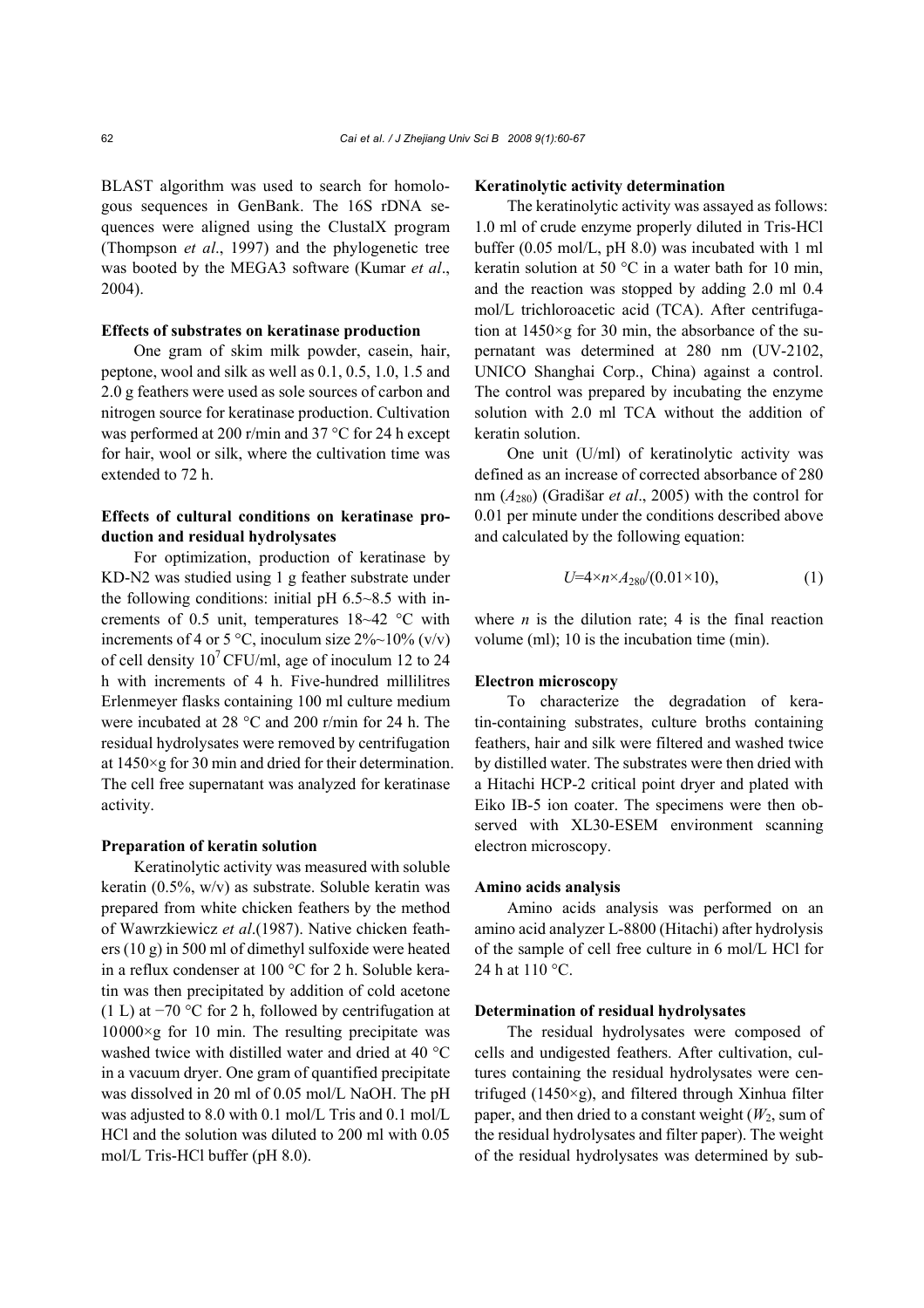tracting the weight of the filter paper  $(W_1, \text{ dried to a})$ constant weight) from  $W_2$ .

# RESULTS AND DISCUSSION

## **Identification and mutagenesis of strain KD-1**

Light and electron micrographies showed that KD-1 is a single rod-shaped, Gram-positive bacterium capable of endospore formation in the mid-log phase. Carbohydrate metabolism results showed 97.5% similarity of the isolate to *B*. *subtilis*. The 16S rDNA sequence showed high levels of sequence similarity to the species *B*. *subtilis* (99%) (Fig.1). Phylogenetic analysis based on 16S rDNA sequences showed that the isolate is closely related to *B*. *subtilis* strains of KCC103 and MG-1 with the sequences accession Nos. AY973493.1 and DQ408585.1, respectively.



**Fig.1 Phylogenetic tree based on 16S rDNA sequence of the isolate KD-1 and selected** *Bacillus subtilis* **strains from the database** 

The sequences were aligned using ClustalX program and the phylogenetic tree was booted by MEGA3 software

MNNG mutagenesis resulted in the isolation of two mutants from a casein plate, designated as KD-N1 and KD-N2, respectively (Fig.2). Keratinolytic activity assay demonstrated that KD-N2  $((60.9\pm0.87)$  U/ml) was about 2.5 times that of the wild-type strain  $((24.3 \pm 1.31)$  U/ml) (Fig.3). The residual hydrolysates of KD-N2 were less than those of the wild-type strain (Fig.3).

Previous literatures have documented the isolation of keratinase-producing strains from *B*. *subtilis*, *B*. *licheniformis*, *B*. *pumilis*, *B*. *cereus*, *B*. *halodurans*  and *B*. *pseudofirmis* (Williams *et al*., 1990; Takami *et al*., 1999; Rozs *et al*., 2001; Kim *et al*., 2001;



**Fig.2 Production of clearing zones in casein agar by the wild-type strain (KD-1) and two mutants (KD-N1 and KD-N2)** 

The strains were inoculated with stick and plates incubated at 37 °C for 48 h



**Fig.3 Keratinolytic activity (U/ml) and residual hydrolysates of the wild-type strain (KD-1) and two mutants (KD-N1 and KD-N2)** 

Cultivations were performed with 5% inoculum at 37 °C and 200 r/min for 24 h. Column: Keratinolytic activity; Dot: Residual hydrolysates

Gessesse *et al*., 2003; El-Refai *et al*., 2005) and fermentation studies concerning their respective keratinase production. However, application of chemical mutagenesis to improve keratinase production has not yet been reported. Our results from this study demonstrated the feasibility of using MNNG to generate desirable mutants and screen them. The mutant strain KD-N2 produced higher keratinolytic activity than the wild-type strain, and the former degraded feathers intensively.

# **Effects of substrates on keratinolytic activity**

As like most keratinolytic microorganisms, strain KD-N2 produced inducible keratinase when keratin-containing materials such as feathers, silk, hair and wool were used as sole substrates. Feather was the optimal substrate for keratinase production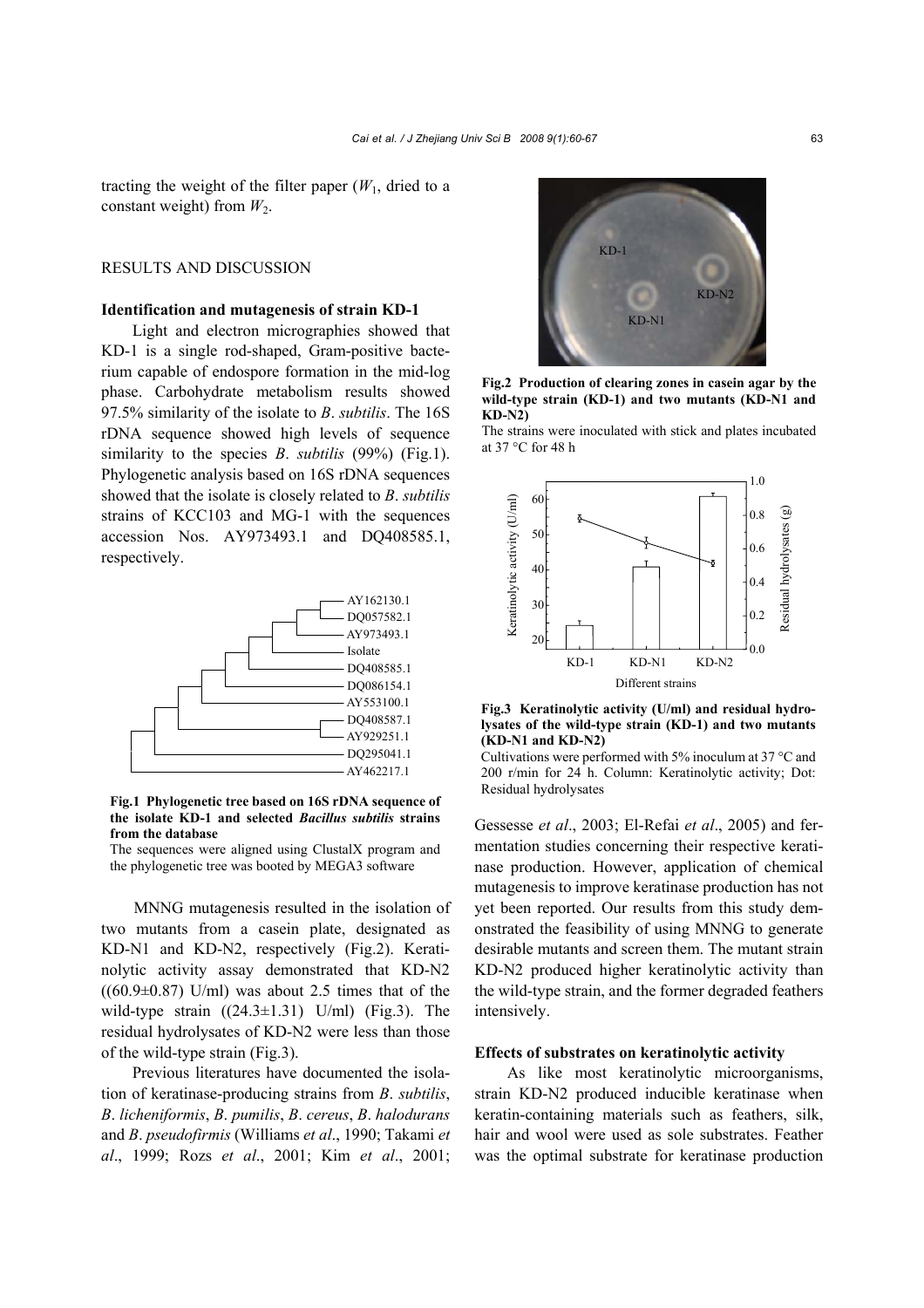(Fig.4) and the medium containing a feather concentration of 10 g/L was better for keratinase production than that of other feather concentrations (Table 1). Among all the keratin-containing substrates, feather was mostly utilized, followed by hair and wool. Silk was firstly utilized as substrate for keratinase production. Both α-keratin (from hair and wool) and β-keratin (from feathers and silk) can be utilized as substrates. Electron micrography studies showed the degradation of feathers, silk and hair during cultivation process (Fig.5). Soluble proteins of casein, skim milk powder and peptone failed to induce keratinase production. The ability of *B*. *subtilis* KD-N2 to use different keratin-containing substrates makes it applicable to both keratin-degradation and keratinase production.

**Table 1 Effects of feather content on keratinase production and residual hydrolysates**

| Feather content<br>(g/L) | Keratinolytic<br>activity (U/ml) | Residual<br>hydrolysates (g) |
|--------------------------|----------------------------------|------------------------------|
|                          | $36.2 \pm 0.53$                  | $0.011 \pm 0.003$            |
| 5                        | $55.4 \pm 3.22$                  | $0.152 \pm 0.007$            |
| 10                       | $70.4 \pm 2.62$                  | $0.398 \pm 0.010$            |
| 15                       | $67.8 \pm 1.51$                  | $0.656\pm0.01$               |
| 20                       | $57.6 \pm 2.82$                  | $1.012\pm0.011$              |

The cultivations were performed at initial pH 7.0, 28 °C and 200 r/min for 24 h with 5% 16-h-old inoculum

# **Effects of cultural conditions on keratinase production**

The effects of initial pH, cultivation temperature, age of inoculum and inoculum size on keratinase production and residual hydrolysates were further investigated in terms of feather substrates.

The initial optimal pH for keratinase production was 7.5 and the medium pH increased to a relative state level of about 8.5 during cultivation (data not shown); the increased pH was caused by the production of ammonia and alkaline compounds (Table 2). The residual hydrolysates decreased gradually with the initial medium alkalinity.



**Fig.4 Keratinase production on different substrates** Cultivation was maintained at 37 °C and 200 r/min with 5% of 20-h-old inoculum for 24 h



**Fig.5 Degradation of keratin-containing substrates by KD-N2 in submerged cultivation. (a) Feathers control; (b) Hair control; (c) Silk control; (d) Feathers 24 h; (e) Hair 72 h; (f) Silk 72 h**

Substrates of feathers, hair and silk in culture broths were filtered, washed with distilled water, dried with Hitachi HCP-2 critical point dryer, and then plated with Eiko IB-5 ion coater. The specimens were examined with XL30-ESEM environment scanning electron microscopy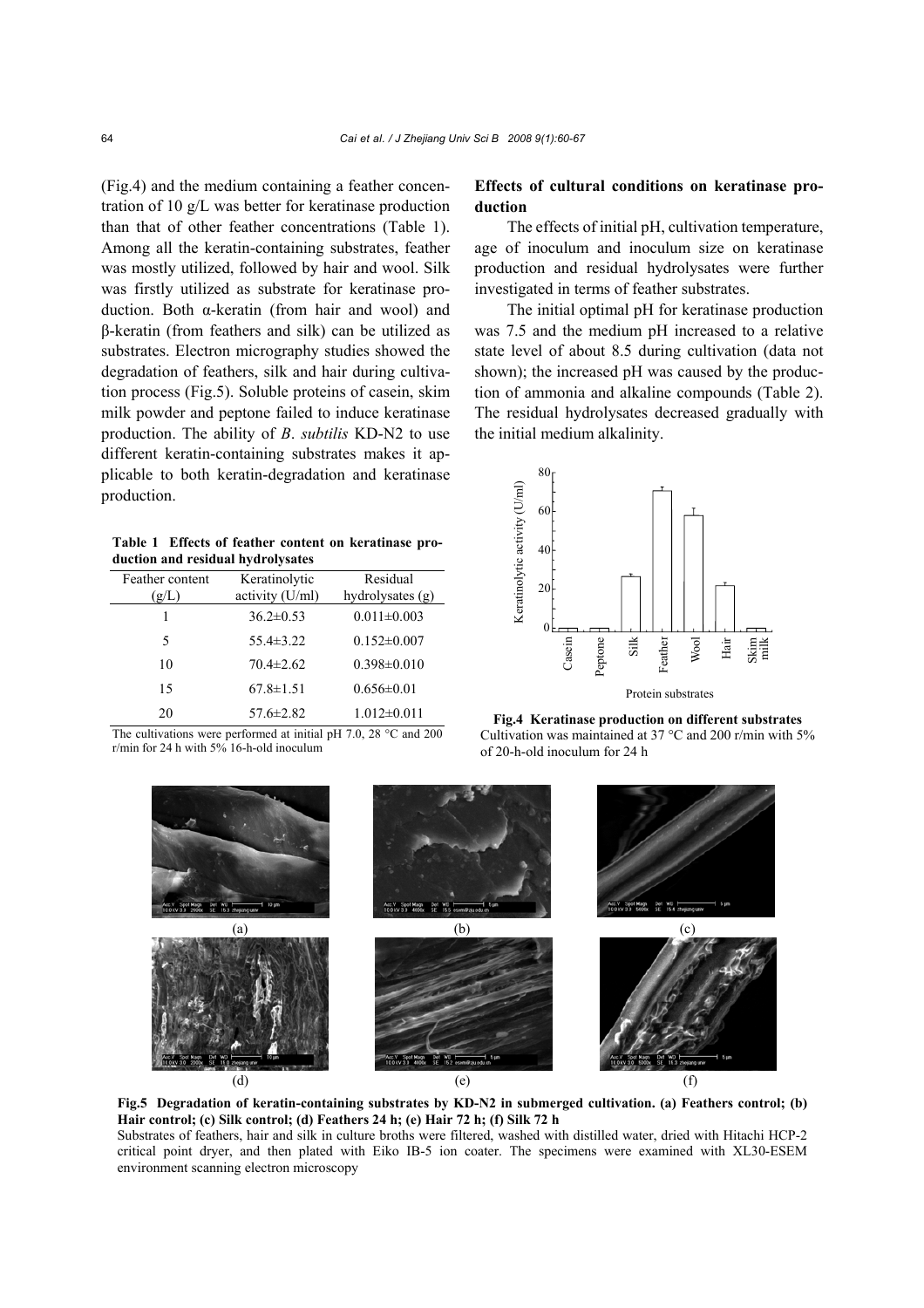**Table 2 Effects of initial pH on keratinase production and residual hydrolysates**

|      | Initial pH | Keratinolytic<br>activity (U/ml) | Residual<br>hydrolysates (g) |
|------|------------|----------------------------------|------------------------------|
|      | 6.5        | $63.6 \pm 1.83$                  | $0.765 \pm 0.012$            |
|      | 7.0        | $71.6\pm 6.43$                   | $0.665 \pm 0.012$            |
|      | 7.5        | $82.2 \pm 5.93$                  | $0.633 \pm 0.014$            |
|      | 8.0        | $81.8 \pm 5.83$                  | $0.549 \pm 0.015$            |
|      | 8.5        | $72.0 \pm 3.80$                  | $0.548 \pm 0.013$            |
| $-1$ | $\cdots$   | $\sim$ $\sim$ $\sim$ $\sim$      |                              |

The cultivations were performed at 28 °C and 200 r/min for 24 h with 5% 16-h-old inoculum in 10 g/L feather substrate

The optimal temperature for keratinase production was 23 °C (Table 3). As the cultivation temperature increased from 23 to 42 °C, the keratinase produced decreased rapidly. *Bacillus* sp. usually showed optimal keratinase production at temperatures ranging from 30 to 50 °C, for example, *Bacillus* sp. FK 46 at 37 °C (Suntornsuk and Suntornsuk, 2003), *B*. *licheniformis* PWD-1 at 50 °C (Williams *et al*., 1990).

**Table 3 Effects of cultivation temperature on keratinase production and residual hydrolysates**

| Temperature | Keratinolytic   | Residual          |
|-------------|-----------------|-------------------|
|             | activity (U/ml) | hydrolysates (g)  |
| 18          | $51.4 \pm 3.86$ | $0.573 \pm 0.013$ |
| 23          | $83.6 \pm 2.11$ | $0.605 \pm 0.017$ |
| 28          | $70.6 \pm 2.23$ | $0.538 \pm 0.013$ |
| 32          | $43.6 \pm 3.17$ | $0.473 \pm 0.036$ |
| 37          | $42.4 \pm 5.50$ | $0.499 \pm 0.046$ |
| 42.         | $21.8 \pm 3.54$ | $0.766 \pm 0.019$ |

The cultivations were performed at initial pH 7.0 and 200 r/min for 24 h with 5% 16-h-old inoculum in 10 g/L feather substrate

Inoculum size is very important factor affecting cell growth and product formation. The inoculum size of 2% (v/v) was optimal for keratinase production, followed by the inoculum size of  $5\%$  (v/v). The keratinase produced decreased with the increase of inoculum size, but the amounts of residual hydrolysates increased (Table 4). However, there is no feasible explanation for this experimental phenomenon.

**Table 4 Effects of inoculum size on keratinase production and residual hydrolysates**

| Inoculum     | Keratinolytic   | Residual           |
|--------------|-----------------|--------------------|
| size $(\% )$ | activity (U/ml) | hydrolysates $(g)$ |
|              | $71.4\pm4.13$   | $0.254 \pm 0.014$  |
| 5            | $70.0 \pm 2.23$ | $0.367 \pm 0.010$  |
| 8            | $57.8 \pm 1.91$ | $0.395 \pm 0.004$  |
| 10           | $56.8 \pm 0.60$ | $0.404 \pm 0.010$  |

The cultivations were performed at initial pH 7.0, 28 °C and 200 r/min for 24 h with 16-h-old inoculum in 10 g/L feather substrate

The age of inoculum slightly affected keratinase production, and 16 h was optimal for keratinase production. The residual hydrolysates also varied slightly except for 8-h-old inoculum (Table 5). They were composed of undigested feathers and bacterial cells; cultivation conditions affected keratinase production and cell growth, thus the amounts of residual hydrolysates varied under different cultivation parameters. It was found that the optimal conditions were as follows: initial pH 7.5, inoculum size of 2%, age of inoculum 16 h and temperature 23 °C. The cultivation process was investigated and analysed. During submerged cultivation the maximum keratinolytic activity was achieved at about 30 h, then it started to decrease (Fig.6).

**Table 5 Effects of age of inoculum on keratinase production and residual hydrolysates**

| Age of       | Keratinolytic   | Residual          |
|--------------|-----------------|-------------------|
| inoculum (h) | activity (U/ml) | hydrolysates (g)  |
| 8            | $68.6 \pm 2.11$ | $0.551 \pm 0.009$ |
| 12           | $70.6 \pm 3.12$ | $0.515 \pm 0.008$ |
| 16           | $73.2 \pm 4.39$ | $0.499 \pm 0.017$ |
| 20           | $68.0 \pm 4.80$ | $0.483 \pm 0.014$ |
| 24           | $67.4 \pm 5.19$ | $0.519 \pm 0.014$ |
|              |                 |                   |

The cultivations were performed at initial pH 7.0, 28 °C and 200 r/min for 24 h with 5% inoculum in 10 g/L feather substrate



**Fig.6 Time course production of keratinase using 1 g feathers as substrate** 

The cultivation was incubated with 2% of 16-h-old inoculum at 28 °C and 200 r/min

## **Amino acids production**

The mutant strain KD-N2 degraded feathers and produced amino acids in submerged cultivation. Essential amino acids, threonine, valine, methionine, isoleucine, phenylalanine and lysine, were all produced in the culture, and the most abundant amino acid produced was cysteine, reaching 0.1540 mg/ml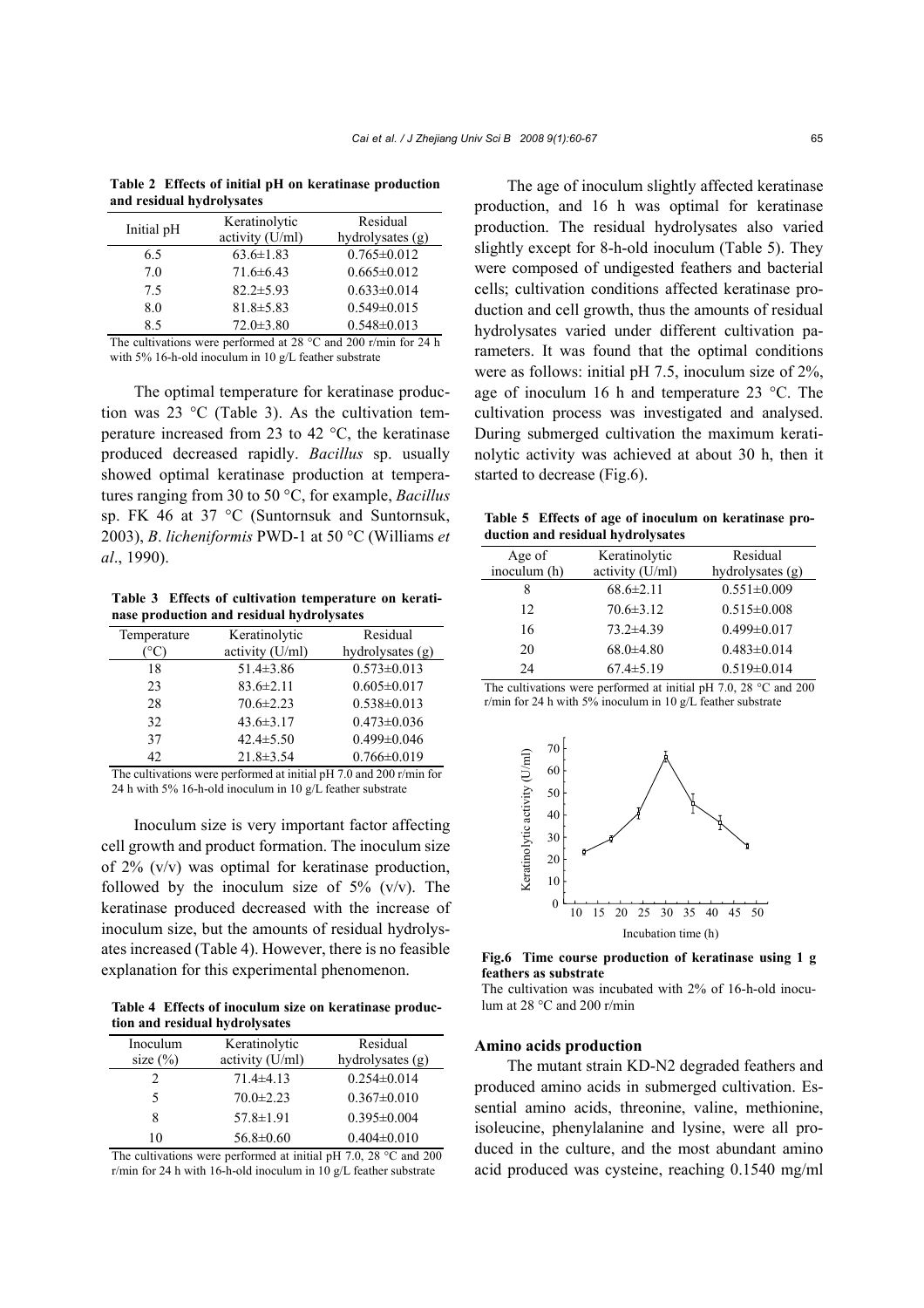(Table 6), which may be due to the high disulfide content of feather keratin. Based on the above result, the degraded feathers and fermented broth containing bacterial cells and amino acids can be used as feed additives or fertilizers.

**Table 6 Amino acids and ammonia production by KD-N2 after cultivation for 30 h with 5% of 16-h-old inoculum at 28 °C and 200 r/min**

| Amino acids   | Content<br>(mg/ml) | Amino acids     | Content<br>(mg/ml) |
|---------------|--------------------|-----------------|--------------------|
| Serine        | 0.0369             | Leucine         | 0.0369             |
| Threonine     | 0.0270             | Tyrosine        | 0.0508             |
| Glycine       | 0.0382             | Phenylalanine   | 0.0136             |
| Glutamic acid | 0.0640             | Lysine          | 0.0236             |
| Alanine       | 0.0238             | Arginine        | 0.0208             |
| Cysteine      | 0.1540             | Histidine       | 0                  |
| Valine        | 0.0627             | Proline         | 0                  |
| Methionine    | 0.0136             | NH <sub>3</sub> | 0.4424             |
| Isoleucine    | 0.0188             |                 |                    |

The precise mechanism underlying keratinolysis has yet to be elucidated. It has been proposed that the first step in keratin degradation involves deamination, which creates an alkaline environment needed for substrates swelling, sulphitolysis, and proteolytic attack (Kunert, 2000). In the case of KD-N2,  $NH<sub>3</sub>$  was produced when feathers were used as sole substrate (Table 6), and electron micrographies clearly showed the degradation of feathers, hair and silk.

# **CONCLUSION**

In this paper we report the successful application of MNNG as a mutagenesis tool to generate, from a wild-type keratinase-producing *B*. *subtilis* strain, mutants with elevated keratinolytic activity and their convenient screening on casein agar plates. To our best knowledge, this is the first report of using chemical mutagenesis to improve keratinolytic activity of keratinase-producing microbes. The isolated mutant KD-N2, capable of degrading several keratin-containing materials including feathers, hair, silk and wool, was shown to produce inducible keratinolytic activity at levels 2.5 times that of the wild-type strain in feather substrates. Silk was firstly utilized as substrate for keratinase production by *Bacillus* sp. The maximum keratinolytic activity produced by KD-N2 mutant in feather fermentation was achieved at 30 h. The newly isolated mutant KD-N2 shows remarkable feather-degrading capabilities and thus may find potential applications in keratinase production and feather waste utilization.

# ACKNOWLEDGEMENT

We thank Dr. Hua Li and Ms. Xin-fen Yu for the help in identification of the isolate.

## **References**

- Anbu, P., Gopinath, S.C.B., Hilda, A., Priya, L.T., Annadurai, G., 2005. Purification of keratinase from poultry farm isolate—*Scopulariopsis brevicaulis* and statistical optimization of enzyme activity. *Enzyme Microb. Technol.*, **36**(5/6):639-647. [doi:10.1016/j.enzmictec.2004.07.019]
- El-Refai, H.A., AbdelNaby, M.A., Gaballa, A., El-Araby, M.H., Abdel Fattah, A.F., 2005. Improvement of the newly isolated *Bacillus pumilus* FH9 keratinolytic activity. *Process Biochem.*, **40**(7):2325-2332. [doi:10.1016/ j.procbio.2004.09.006]
- Friedrich, J., Gradisar, H., Vrecl, M., Pogacnik, A., 2005. In vitro degradation of porcine skin epidermis by a fungal keratinase of *Doratomyces microsporus*. *Enzyme Microb. Technol.*, **36**(4):455-460. [doi:10.1016/j.enzmictec.2004. 09.015]
- Gessesse, A., Hatti-Kaul, R., Gashe, B.A., Mattiasson, B., 2003. Novel alkaline proteases from alkaliphilic bacteria grown on chicken feather. *Enzyme Microb. Technol.*, **32**(5):519-524. [doi:10.1016/S0141-0229(02)00324-1]
- Gousterova, A., Braikova, D., Goshev, I., Christov, P., Tishinov, K., Vasileva-Tonkova, E., Haertle, T., Nedkov, P., 2005. Degradation of keratin and collagen containing wastes by newly isolated thermoactinomycetes or by alkaline hydrolysis. *Lett. Appl. Microbiol.*, **40**(5):335-340. [doi:10.1111/j.1472-765X.2005.01692.x]
- Gradišar, H., Kern, S., Friedrich, J., 2000. Keratinase of *Doratomyces microsporus*. *Appl. Microbiol. Biotechnol.*, **53**(2):196-200. [doi:10.1007/s002530050008]
- Gradišar, H., Friedrich, J., Križaj, I., Jerala, R., 2005. Similarities and specificities of fungal keratinolytic proteases: comparison of keratinase of *Paecilomyces marquandii* and *Doratomyces microsporus* to some known proteases. *Appl. Environ. Microbiol.*, **71**(7): 3420-3426. [doi:10.1128/AEM.71.7.3420-3426.2005]
- Grazziotin, A., Pimentel, F.A., de Jong, E.V., Brandelli, A., 2006. Nutritional improvement of feather protein by treatment with microbial keratinase. *Anim. Feed Sci. Technol.*, **126**(1-2):135-144. [doi:10.1016/j.anifeedsci. 2005.06.002]
- Gupta, R., Ramnani, P., 2006. Microbial keratinase and their prospective application: an overview. *Appl. Microbiol.*